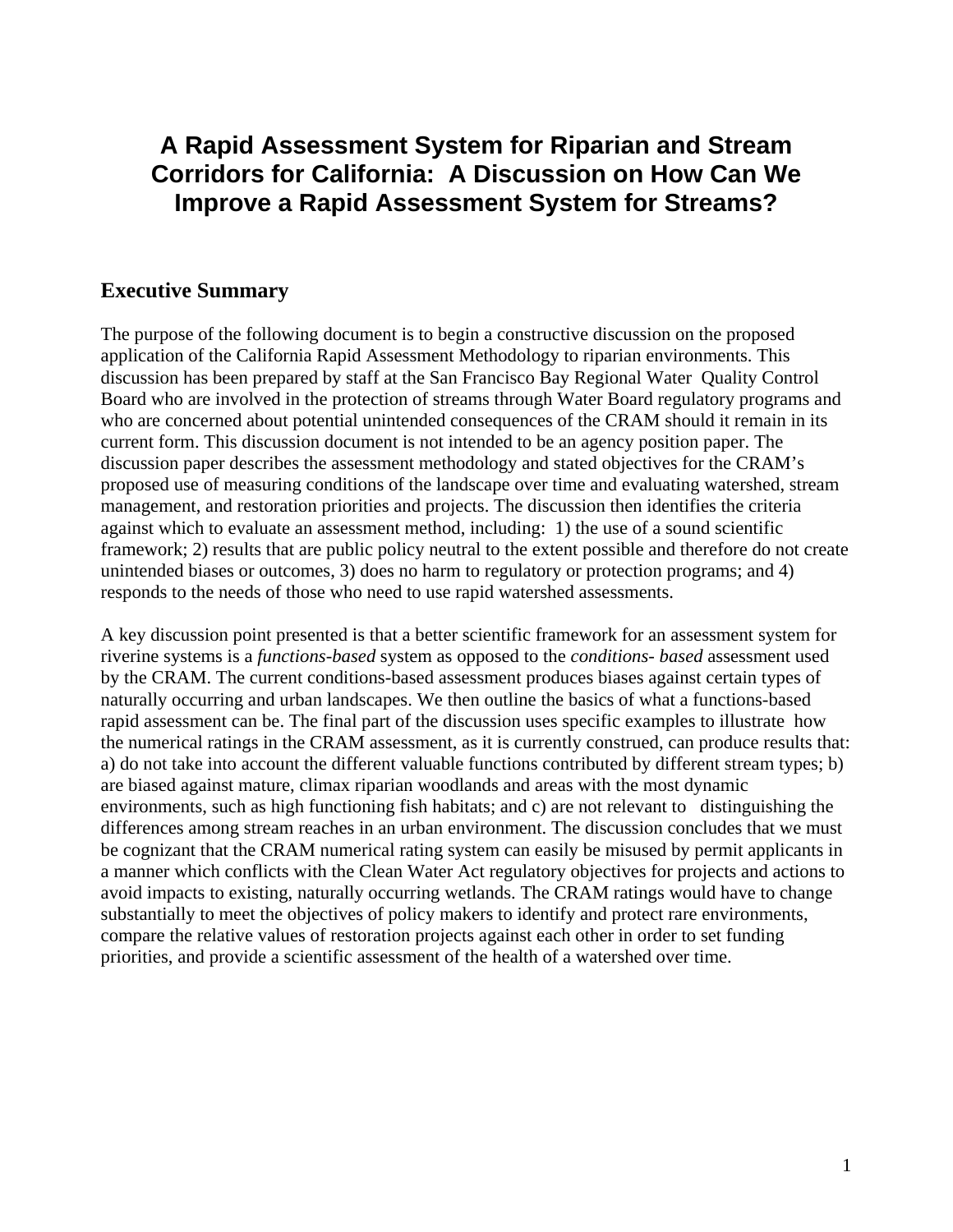# **I. Introduction to CRAM and Need for Evaluation**

Recently a consortium of non-profits and agencies developed the California Rapid Assessment Method (CRAM) for wetlands to include a rapid assessment methodology for stream-related wetland environments (version 4.2.3, October 2006). The CRAM is a project of the San Francisco Estuary Institute, the Southern California Coastal Water Research Project, the Central Coast California Coastal Commission, and Moss Landing Marine Lab, and is largely funded by the U.S. Environmental Protection Agency. The stated purpose of the CRAM is to provide a consistent and replicable, scientifically defensible, and relatively rapid assessment method to evaluate our State's investments in environmental management and restoration projects. The intended applications include (1) providing a preliminary assessment of the entire State's wetland conditions and stressors, and (2) providing a method to evaluate restoration project performance.

It is proposed that this method could be adopted by all relevant State resource agencies in order to standardize multiple agencies' use of rapid assessment methodologies across diverse California landscapes. While the CRAM covers both wetlands and riverine systems, this staff disucssion paper focuses only on the method as applied to assessing the conditions of California riverine systems. While the need for a rapid assessment methodology has been widely vetted, it is our understanding that the CRAM methodology for riverine environments is still in its early stages. The sampling design and its scientific underpinnings, to our knowledge, have not yet been subject to a formalized peer review specific to its application in California. The intent of this discussion document is to help guide questions for such a scientific peer review and/or for subsequent versions of the assessment methodology.

The CRAM methodology is presented as filling resource agency needs to develop "performance measures" for site-specific, watershed and programmatic activities. We believe it is appropriate for the Water Board, as potential user of the CRAM to revisit:

- 1. The inherent opportunities and limitations of different assessment methodologies with respect to identifying those that are most appropriate to meet specific programmatic objectives,
- 2. The scientific principles being applied to establish the framework for the assessment methodology, and
- 3. The assessments or combination of assessments needed for stream corridors in order to best serve the priority decision-making and management needs of the Water Boards and other resource agencies.

Because science guides policy decisions at the Water Board, and because any performance measure metric can be misapplied out of context, we strongly believe that a review of the CRAM needs to assess both the technical framework, and policy implications of the assessment methodology.

#### **A. Potential Strategies for Improvement**

The CRAM has been a concept supported by the Water Boards, and it can have a constructive role in our programs. We genuinely appreciate the effort that has gone into creating a response to the requests for rapid assessments. Water Board staff hope to use this staff discussion paper to initiate a discussion of the parameters to be evaluated so that any rapid assessment methods we develop will be appropriately applied and will not be assigned policy-making functions for which the assessment is not a good match. The type of assessment proposed by the CRAM is a very narrow and limited assessment. It is not well matched, for example, with the need to evaluate land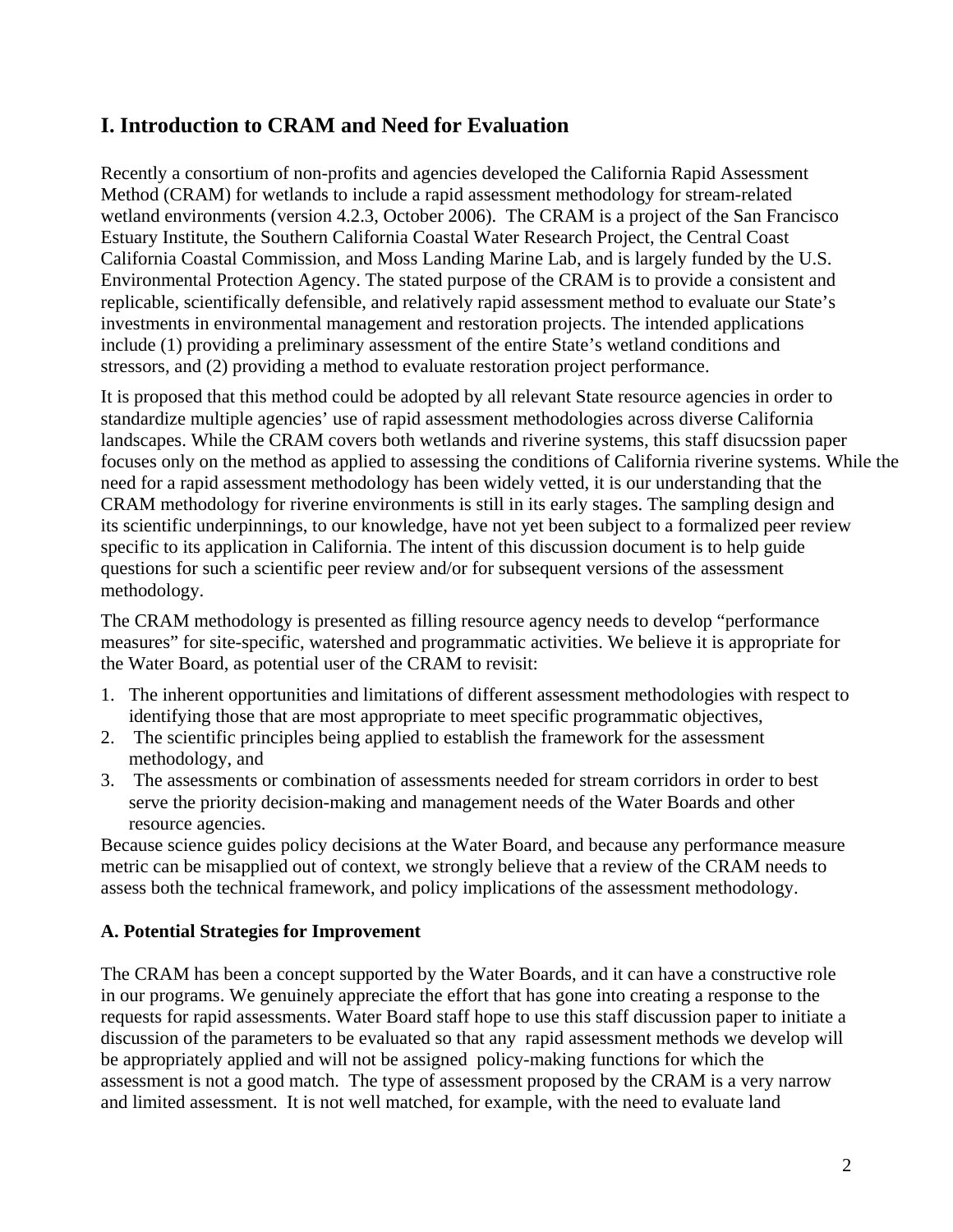management or restoration priorities or alternatives, or to evaluate the results of these activities. To accomplish this, the CRAM will have to be supplemented with a different type of rapid or more intensive assessment. Our hope is that the discussion stimulated by this paper will be applied towards improving the CRAM so that it can be more widely, as well as appropriately, applied. The discussion paper makes the basic case that rapid scientific assessments should be well calibrated to their settings and circumstances.

The staff discussion paper does not recommend specific changes to the CRAM, but there are some possible strategies we would like to propose to improve its application so that it can be more widely accepted and used. One strategy is to integrate more numerical or letter descriptors into the landscape conditions rating scores so that the scores can recognize critical functions such as providing good fish habitat or improving water quality. A second strategy may be to add a decision-tree structure to the numerical assessments so that the CRAM can better represent, for example, the conditions found in steep stream types or urban landscapes. A third strategy could be to combine the CRAM with complementary rapid assessments that can enable the methodology to address a common and pressing need to evaluate multi-objective programs and projects. A quality control system can be designed to ensure that the assessments performed by untrained users meet certain standards, and guidance can be provided to potential users to explain inappropriate applications. **B. Assessment Needs** 

We agree with the first paragraph statement of need in the CRAM Manual: "The State needs to track the extent and condition of these [wetland] habitats to evaluate the investments in them now and in the future." We agree with CRAM's authors that the following basic policy questions drive efforts to inventory and assess our wetland resources:

- How do we produce a record of the State's wetland resources,
- Can we record a snap shot of the resource's current condition,
- Can we measure whether these resources are improving in condition over time, and
- Will our past and future investments in management, protection, and restoration positively influence an improved condition of these resources?

Any assessment system needs to have a high level of acceptance by its potential users of the underlying scientific assumptions, the type and method of data collected, and their application. For a public resource agency, this also means that the public policy aspect of assessments (potential applications) needs to help guide the types of assessments we develop and/or apply. This necessary framework guiding the development of environmental assessments does not imply that assessments should compromise sound science for the convenience of policy makers. Rather, in order for science to successfully influence public policy, research on environmental assessments identifies three factors which need to be considered in the design of assessments so that the science they represent successfully influences public policy. (Farrell and Jager 2005). According to this research, assessments need to address the factors of *salience*, *legitimacy* and *credibility*.

An assessment is *salient* if policy makers are both aware of it and deem the assessment relevant to current policy issues and the decision-making responsibilities before them. One way of making an assessment salient is ensuring stakeholder involvement in the selection of key questions they want the assessments to address. (In this case, the stakeholders include a wide range of scientists,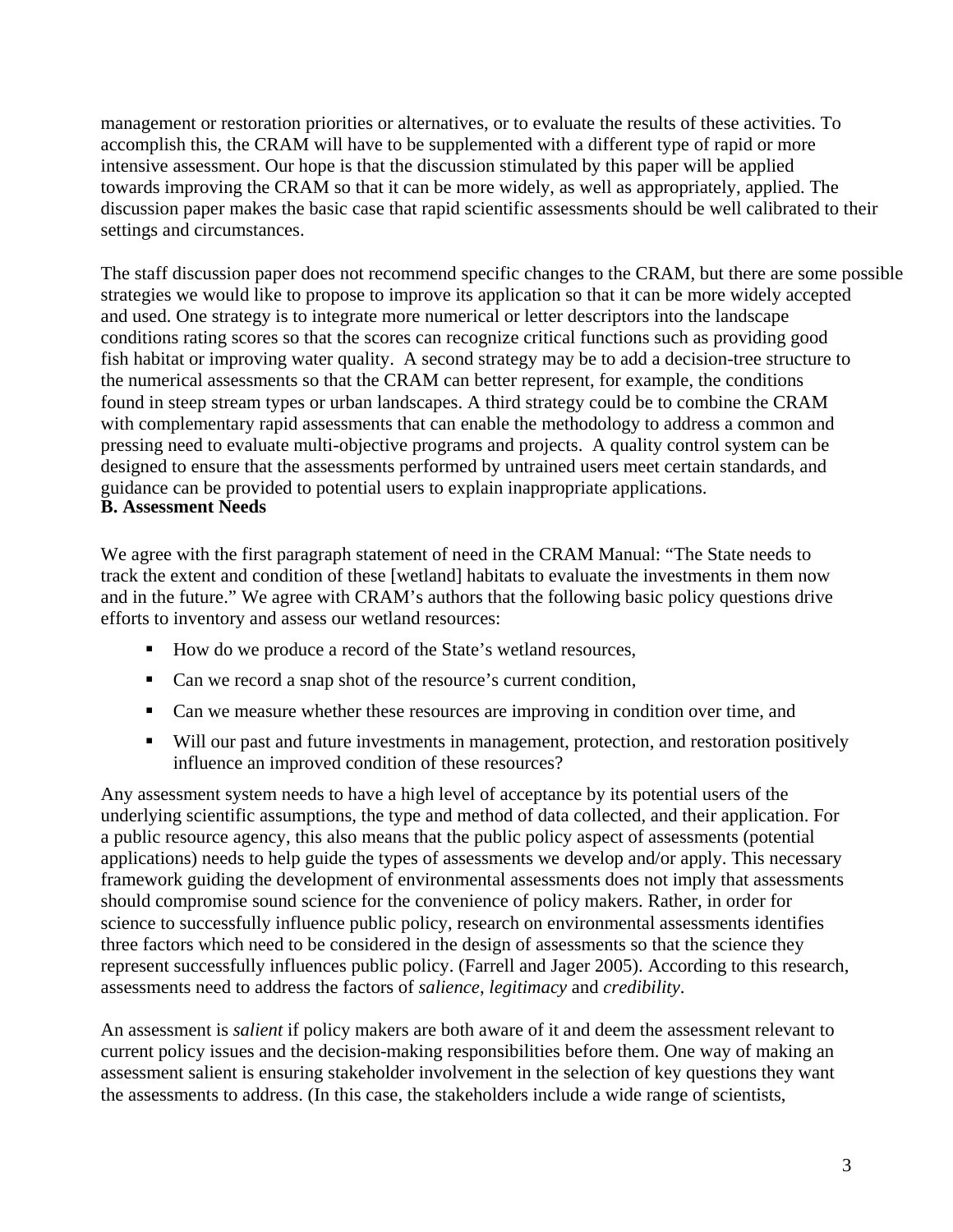planners, regulators, restoration practitioners, and organizations involved in the protection and restoration of the California landscape). *Legitimacy* is a measure of the perceived fairness of an assessment to a user. Inherently, assessments have limitations on their applications and focus and are difficult to develop without promoting certain priorities, goals and values over others. For this reason, an assessment needs to be evaluated in the context of how it will affect, and potentially benefit or disadvantage different stakeholders engaged in environmental management. *Credibility* is the final important measuring criteria for evaluating assessments and refers to the method's technical acceptance and the application of quality science and the judicious use of peer review (Farrell and Jager 2005). This staff discussion paper will close with a summary evaluation of the CRAM for riverine environments using these three criteria.

# **II. A Conceptual Framework for Riverine Assessment**

### **A. Summary of the CRAM Methodology**

The introduction to the method explains that the context for the CRAM is to focus on the visible biological structure of wetlands. The assessment assumption is that it favors structurally complex and larger size wetlands because these environments are associated with a diversity of "ecological services." The CRAM assesses conditions of the structural components of the landscape to indicate the degree to which they are in a degraded or impacted state. The CRAM develops a numerical scoring for reaches based on the existing condition at a field visit with the score representing the condition of the site relative to a best possible condition. The site is scored "relative to a conceptual model of what the ideal site would look like."

The introduction also describes three desired levels of data collection and assessment for a statewide assessment program. The first level consists of inventories of resources such as those contained in GIS systems. The second level calls for a value-based rapid assessment of these resources. The third level calls for intensive quantitative data to validate level one and two information and "to explain mechanisms that account for observed conditions." Presumably this highest level of assessment could approach recording landscape processes as part of the rating system.

The CRAM produces numerical conditions ratings for riverine environments based on four major landscape attributes. The first attribute is "buffer and landscape context", which is measured by rating the areal extents and connectivity of the riparian wetlands and buffers next to them. The second attribute is "hydrology", which identifies the sources of water for the riverine areas and the stability of stream channels rated by observing indicators of erosion and deposition, and entrenchment. The third attribute is physical structure, which is measured by noting the "patchiness" or "edge effects" of different topographic and vegetative changes in the reach observed. The fourth attribute is "biotic structure", which assigns ratings on the basis of the amount of organic duff layers, leaf piles and plant debris, the number of plant layers, the numbers of dominant native plants species in the layers, the interspersion of different plant zones and the presence of non-native plants. The CRAM website publishes numerical ratings for different streams based on this assessment system for immediate use and encourages non-profits, consultants and the general public to use the CRAM and/or apply the data. A CRAM Manual is provided for downloading.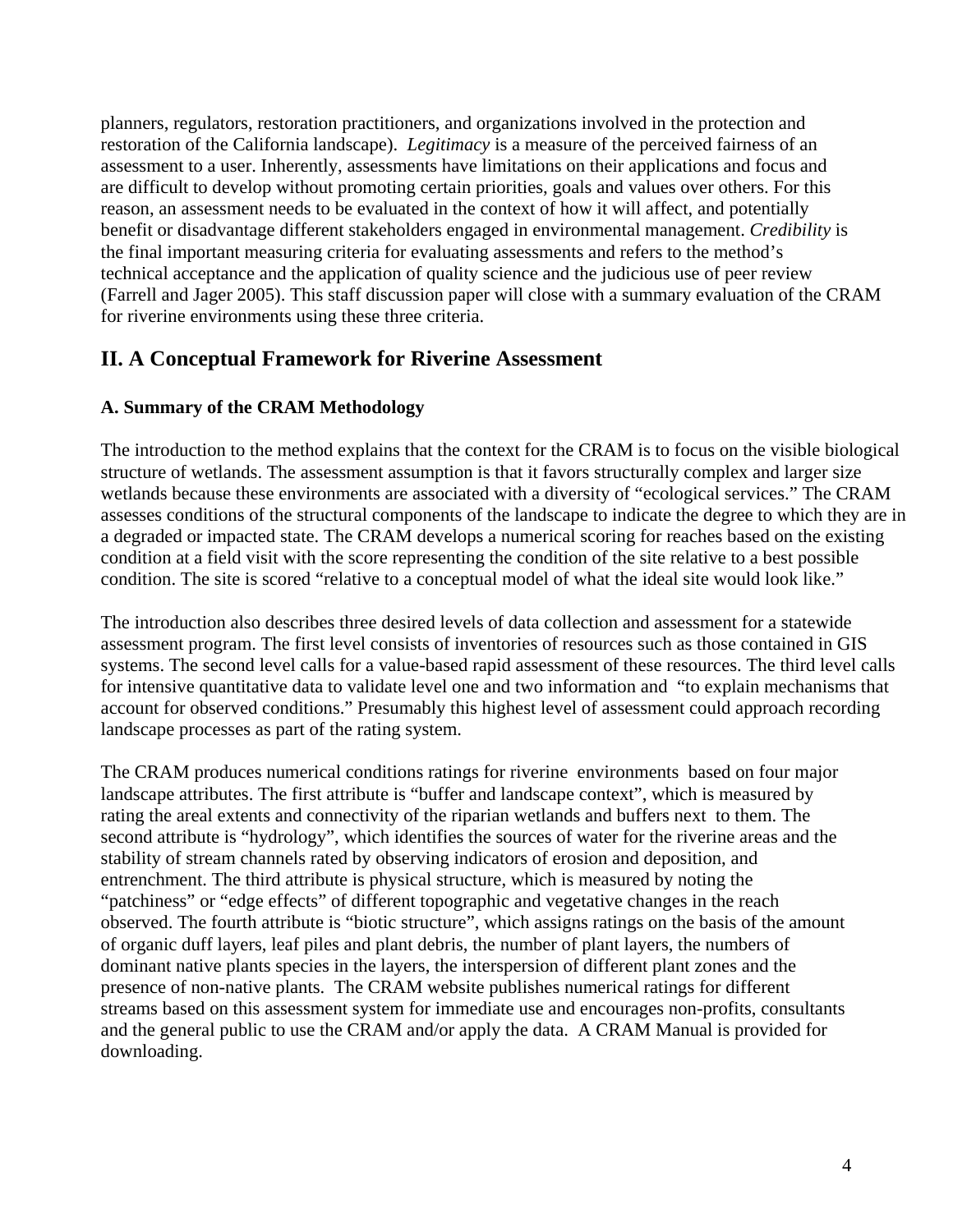#### **B. Identification of Issues Regarding the CRAM Framework**

This paper identifies three major concerns about the landscape conditions based assessment and the numerical ratings they produce. The first concern is that the landscape conditions assessment does not capture the scientifically important concept that the functions of the different riverine ecosystems and changes in them over time can be better measurements of landscape health, particularly for riverine landscapes, which are disturbance-based ecosystems. The second concern is that the assessment rating system selects out a few "ideal" landscape types when in fact there is a diversity of naturally occurring healthy riverine landscapes that have valuable functions and would score high in a functions-based assessment but score low in the CRAM. The third concern is that the CRAM is supposed to be able to provide one system for assessing all landscapes in the State, but the rating system selected isn't relevant for distinguishing the different conditions of functioning riverine systems found in urban areas.

The discussion presented by this paper first focuses on the issue that it is difficult to apply rapid wetland assessment methods to riverine wetland types because streams and rivers are the creatures of disturbance regimes and must continue over time in dynamic states in order to be "healthy." Thus, the CRAM measurements of degradation may describe a degraded system but the numerical ratings may also be indicators of a healthy dynamic riverine system, thereby rendering the numeric score of little scientific assessment value. Likewise, river scientists expect that stream environments will evolve into different types of landscapes and ecological communities over time and that no one of these natural landscape types should be considered inherently more valuable than another type. A well-accepted objective is to try to manage a variety of landscape regimes so that they will retain or improve their resiliency in recovering a balance in reaction to land use changes and impacts caused by human use. We can manage a stream ecosystem in order to increase its equilibrium at one point in time so that it can continue to evolve in a dynamic equilibrium as it is affected by naturally occurring changes created by storms, floods, landslides, evolution of plant communities, etc.

This means that in order for any assessment of riverine environments (rapid or intensive) to have scientific credibility and utility, it needs to be process-based and not based on ecosystem community structure. From our perspectives, land managers will be best assisted with assessments that help them understand what processes are acting on the riverine environments and the **causes of instabilities.** Our experience is that many local land managers know where problem reaches of streams and rivers are located, but they need help developing an understanding of how to address the causes of these problems.

Our assessments in these dynamic riverine environments need to first recognize that conditions caused by geology, parent soils or topography, size of the watershed, precipitation, climatic changes, and naturally occurring disturbances such as floods need to be approached using a valueneutral recording of this natural variability. The perspective that needs to be integrated into any assessment system is that each reach of stream has a different set of variables that can constrain or enhance its evolution into a different, more complex ecosystem. For example, a more entrenched bedrock stream will not have as much inherent ability to produce the ecologically diverse landscape associated with a gravel, mobile bed stream system, but it does provide different, highly valued (though fewer) variable functions. A bedrock channel in a tectonically active setting, for example,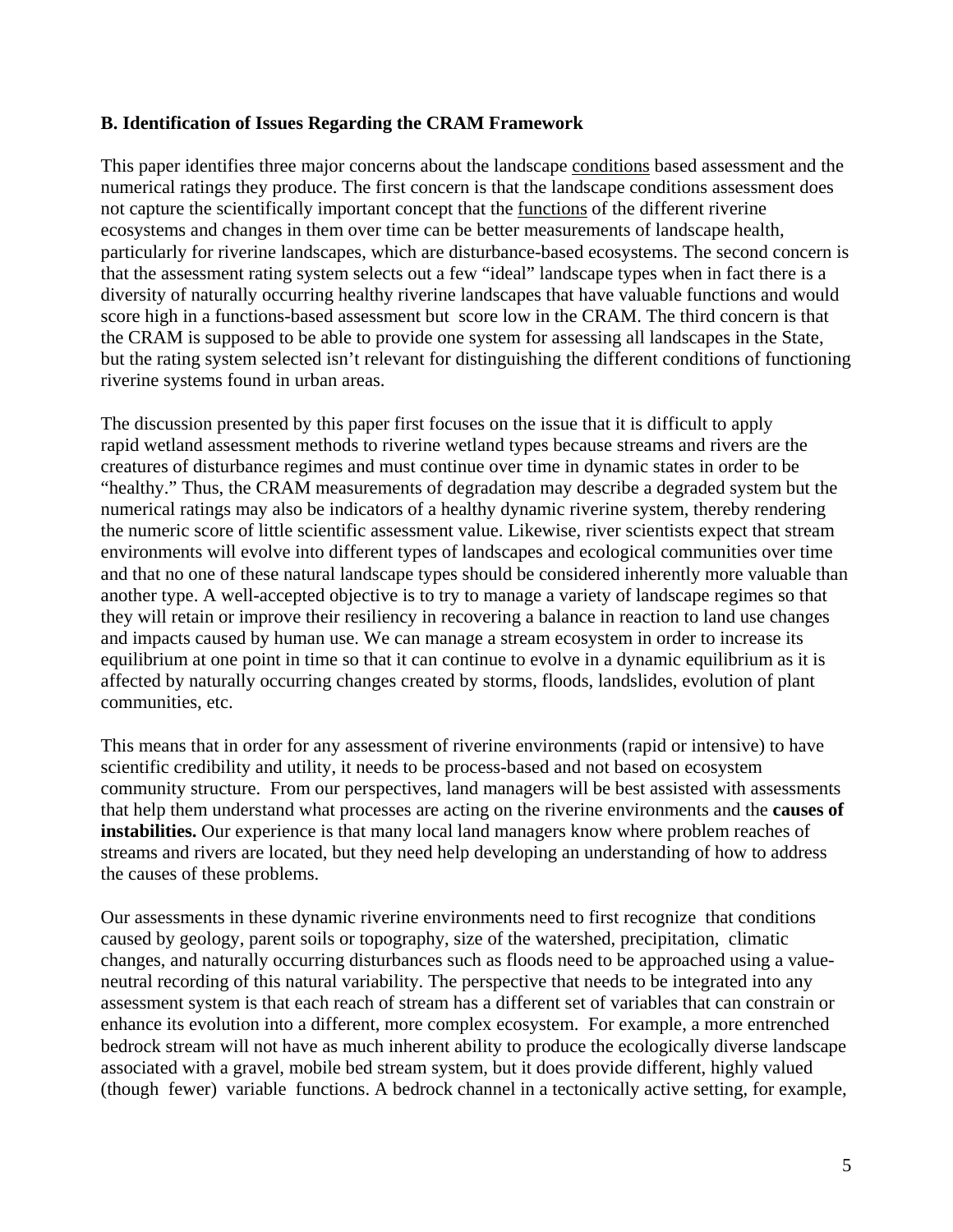meters and drives landscape evolution through a series of complex feedback loops between the channel, hillslopes and sediment supply. A more appropriate basis for a rapid assessment system for California riverine environments may be based not on measuring and recording the diversity of environmental features at any one reach, but rather on identifying the rarity or uniqueness of different environments and/or functional attributes that support ecosystem "services" such as critical anadromous fish migration, endangered species habitat, or rare old growth riparian groves.

Assessments for streams in urban areas also need to take into account inherent limitations on future potential conditions as well. If this factor of natural or man-caused limitations on stream functions is not recognized in an assessment method, certain environments, no matter what enhancements or protections are attempted for them, will inherently score low in assessments. This will result in biasing policy decisions towards the creation, protection or enhancement of a certain idealized landscape type that may occur only rarely in the San Francisco Bay Area or other urban regions of the State. The policy makers for an urban area must have an assessment tool that is relevant and realistic to the types of decisions that must be made to improve the conditions of urban watersheds. This cannot be accomplished with an assessment tool that builds in a standardized, numeric metrics biased against urban streams so that the relative values of different urban stream environments remain unmeasured.

# **III. What Is Important Information for Regulators from a Rapid Assessment Method?**

We asked ourselves how we could get a snapshot of the Bay Area to record existing or baseline conditions, and then we asked what assessments methods are simple, well accepted and in use, and are capable of recording the processes of dynamic systems that are characterized by change through time. A landscape inventory to create this snapshot of a "baseline" condition for a large geographic area should be feasible by collecting existing reports and documents, including satellite imagery and aerial photography Landscape assessments focused on recording process-oriented information as opposed to assessments primarily focused on physical attributes should also be feasible with a modest effort. The inventory and assessments can focus on applying the following scientific information for recording the conditions of stream-related wetlands over time. **(This is not intended to be an exhaustive list, but is proposed for discussion purposes.)**

### **A. Inventory**

- Records on the historic landscape geomorphic features (including discontinuous channels, side channels, multiple channels, channel meander lengths and sinuosity, alluvial fans, floodplains, riparian corridors, grass channels and other freshwater wetlands)
- Historic and current known native fish habitat
- Locations of channels subject to flood control projects or ditching and channelization
- Location of hydraulic constrictions
- Fish barriers
- Major controls on stream gradients
- Stream channels that are above and underground in manmade conduits
- Stream channels that are largely vegetated and those with riparian corridors
- Existing stormwater retention projects and "green" stormwater source controls
- Existing hydrograph data based on the required hydromodification plans from cities and counties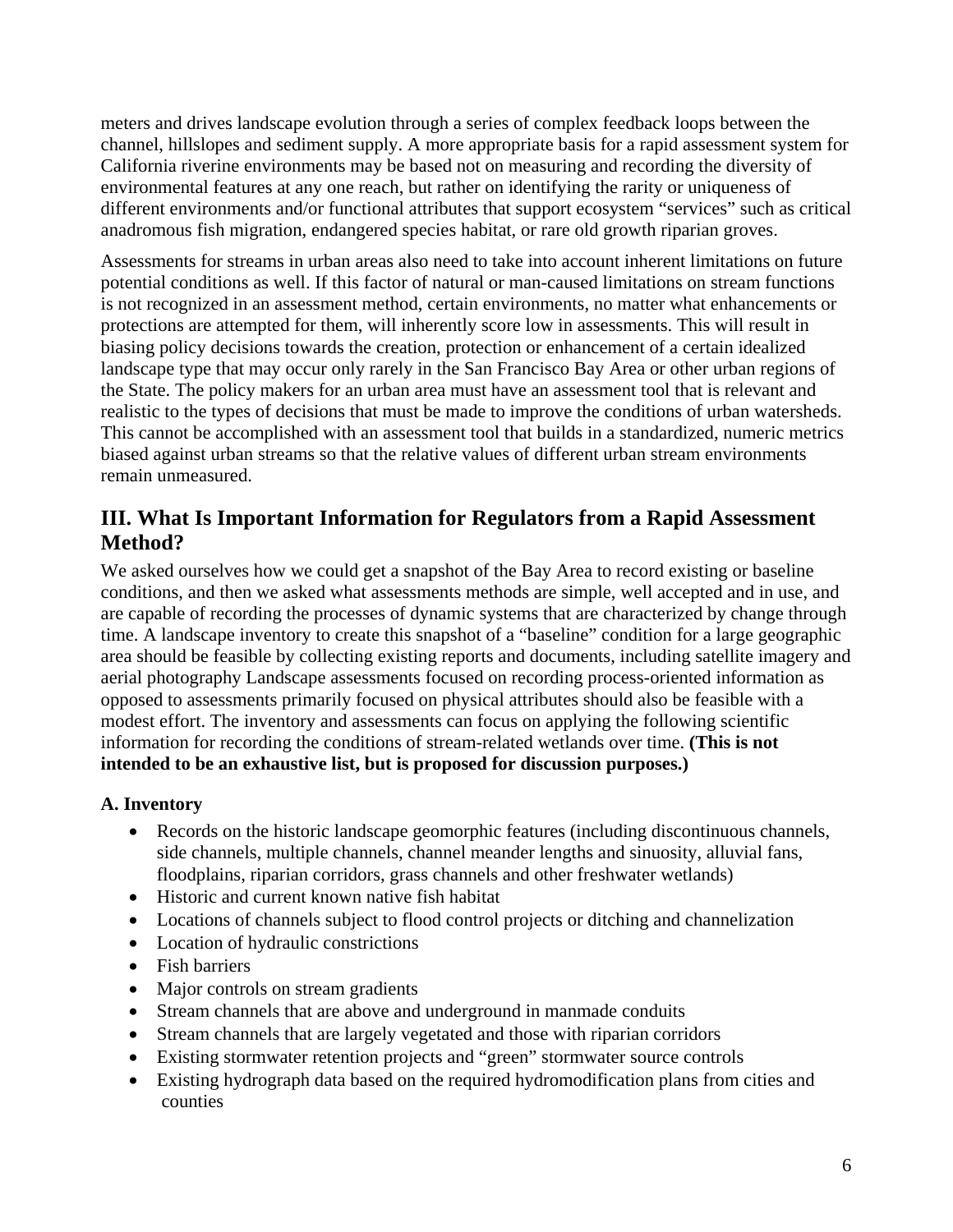- Water storage facilities and features and diversions
- Existing open space, stream corridor easements and public lands adjacent to waterways
- Unstable geologic areas, fault zones, and landslides
- SWAMP water quality data

#### **B***.* **Process Oriented Landscape Assessment Data Will Record Changes in Values for These Parameters over Time:**

- Stream gage data from federal, state and local gages
- Rain gage data and isohyetal maps
- Stream cross sections and profiles
- Regional curves for drainage areas, discharges, and bankfull geometry and stream channel form
- Shifts in vegetative community types over time
- Changes in conditions of flood control channels and undergrounded stream corridors
- Land use changes
- Changes in stream corridor easements, rights-of-way, public lands and private lands
- Changes in hydraulic constrictions, grades, fish barriers,
- Fish habitat assessments for all life stages
- Landscape process models (adapted from the Schumm model) which identify the evolutionary stage a channel is experiencing in reaction to land use hydrology, sediment and gradient, and natural and man-caused disturbances.
- Riverine areas which contain functioning buffers for intercepting non-point source runoff
- Watershed areas with potential for stormwater treatment and catchment swales
- Watershed areas with potential for stream daylighting

What will this kind of information tell us about a large geographic area? It can help record changes in climate, tectonics, rainfall intensities and averages, and potentially equate landscape changes to both land use and climate changes. This information can record how average channel dimensions are changing over time in different sub-regions of the Bay and how individual stream reaches compare to these average values. It can record the evolution of plant community types. The conditions of the landscape can be quantitatively assessed by comparing the existing and future landscapes against historic landscape types. It can record potential recovery or loss rates for: floodplain and vegetated corridors, better functioning equilibrium channels from flood and erosion control projects, fish passage and habitat, water quality, and evolution of channels through different stages of adjustments and recovery.

It is inappropriate to apply any numerical assessment system, designed to record broad regional landscape trends, towards evaluating the public benefits achieved through a site-specific restoration project. Restoration projects need to be subject to a much higher level of scrutiny and evaluation that compares the landscape condition against the restoration objectives intended for the project. These restoration objectives, in part, must be informed by historic landscape conditions as well the site constraints and, to some extent, the social objectives. These assessment methods must also be relevant to the restoration practitioners who need feedback on the performance of the restoration designs, project implementation, and construction strategies. Because of the huge number of variables affecting restoration projects, they require "custom designed", case-by-case assessment strategies in order for the information to successfully serve these purposes. Therefore, it is our recommendation that in general "level three" assessments (see "Summary of CRAM Methodology" section above) be customized for any site undergoing detailed evaluation.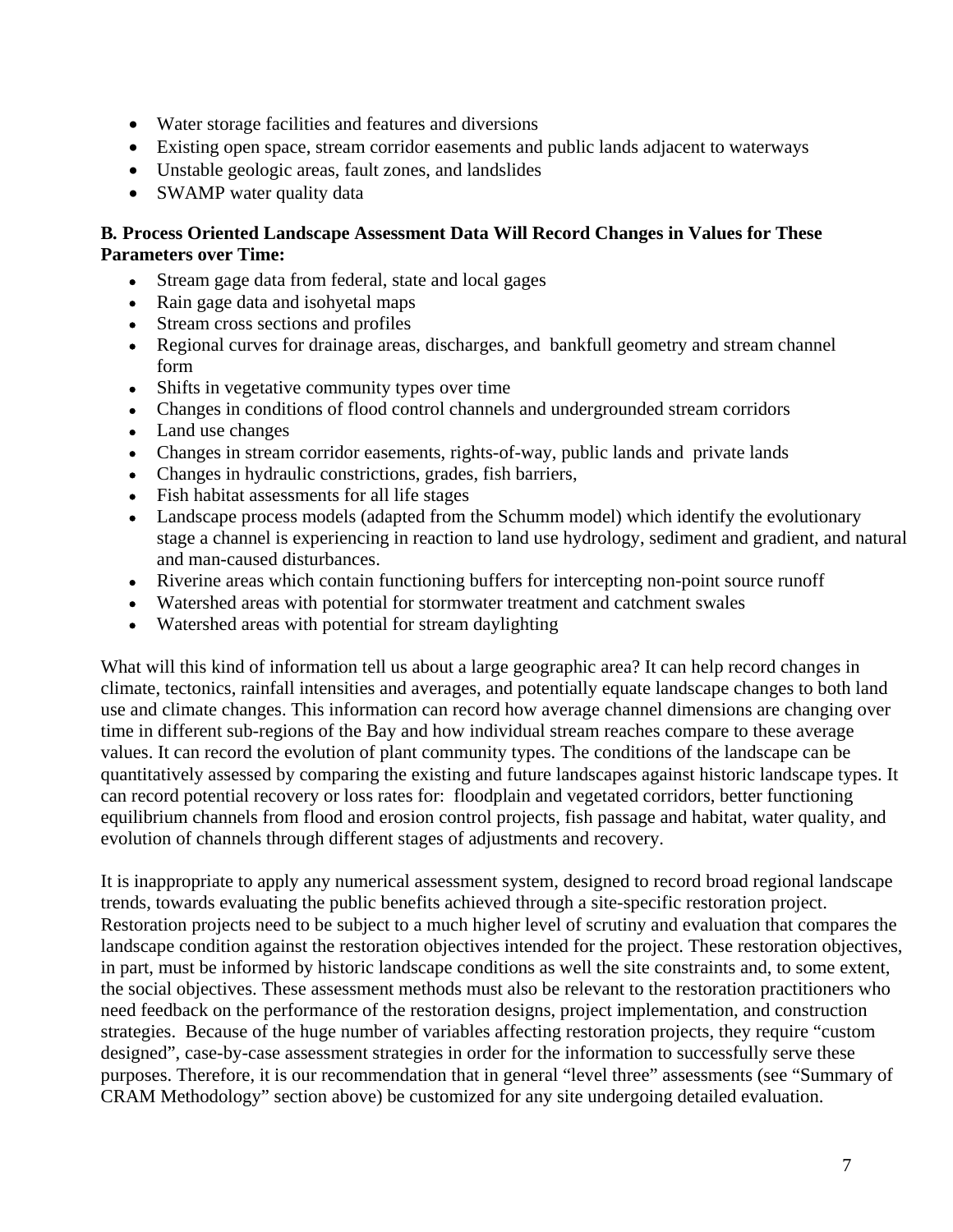## **IV. An Evaluation of the Currently Proposed Rapid Assessment Methodology**

We evaluated the current CRAM methodology (version 4.2.3, October 2006) against the assessment needs we have identified above for a methodology that intends to: (1) capture the spatial, temporal and condition trends over time, (2) accommodate an environment that is typically governed by dynamic responses to disturbance regimes, and (3) recognize the constraints of the modern urban landscape as well as naturally occurring constraints for certain natural landscapes. Our evaluation represents a Bay Area perspective based on the knowledge of our landscape as well as observations on how this rapid assessment system may not be well adapted to other California environments.

#### **A. Numeric Ratings for landscape Conditions Lack Context**

The first step of the CRAM assessment methodology is to assemble background information on the management and history of the sites to be assessed. There is open-ended direction to collect reports on geology, soils, projects and plans. This first step intends to set the stage for someone assessing each wetland reach to become aware of the environmental and historic context for the reaches they are rating. A two page worksheet is provided in Chapter Five of the Manual to help the evaluator to think about the land use and management stressors that may be affecting the condition of the site. Guidance on the questions to ask about natural factors attributes of the site, such as geology, soils, wildlife, endangered species or rare plant communities, is not provided (excepting fire and floods). The ecological or water quality functions the sites might perform are not noted. The information from any contextual background information collected by the evaluator does not ultimately become integrated into the assessment scoring.

The first limitation of the CRAM assessment system, as it's currently designed, is that it assigns a similar quantitative numeric value to a landscape condition which may represent a stream channel that is in a substantial state of disequilibrium and has little resiliency for accommodating a new equilibrium, or conversely a channel that is essentially experiencing a natural disturbance and is exhibiting healthy and natural processes as it evolves in a resilient manner to a new form. For example, a reach along Lagunitas Creek that is "resetting" its channel dimensions and slope and experiencing tree collapse, channel widening, sediment trapping and aggradation because it is reacting to a relatively naturally occurring flood event, would likely receive the same numeric score as a reach on San Ramon Creek impacted by a recent addition of a new storm drain and downstream culvert. Both these stream reaches could have very similar or different capabilities for accomplishing a relatively resilient response to a new equilibrium condition.

The Lagunitas Creek reach may be in a protected park, have a healthy riparian cover and a wide floodplain corridor and therefore have a good capacity for recovery. However, this reach may be near a road with a high landsliding potential and will be subject to on going disturbance from a fault system no one notices. San Ramon Creek may return to an equilibrium condition quickly because the stormwater system redirects its flows and the culvert is removed or redesigned. The creek may alternatively be subject to vegetation removal every ten years by a flood control agency. In each of these cases a numerical rating of a "low condition" doesn't record the context for the scores, which are recording the widened channels, aggradation and downed trees; therefore the ratings do not have much inherent value. An assessment system that focused specifically on recovery potentials could provide much more valuable information in characterizing landscape condition.

Meaningful quantitative, numerical assessment methods for stream wetlands need to carefully include the **context** for any given reach assessment system. Any rapid assessment needs to occur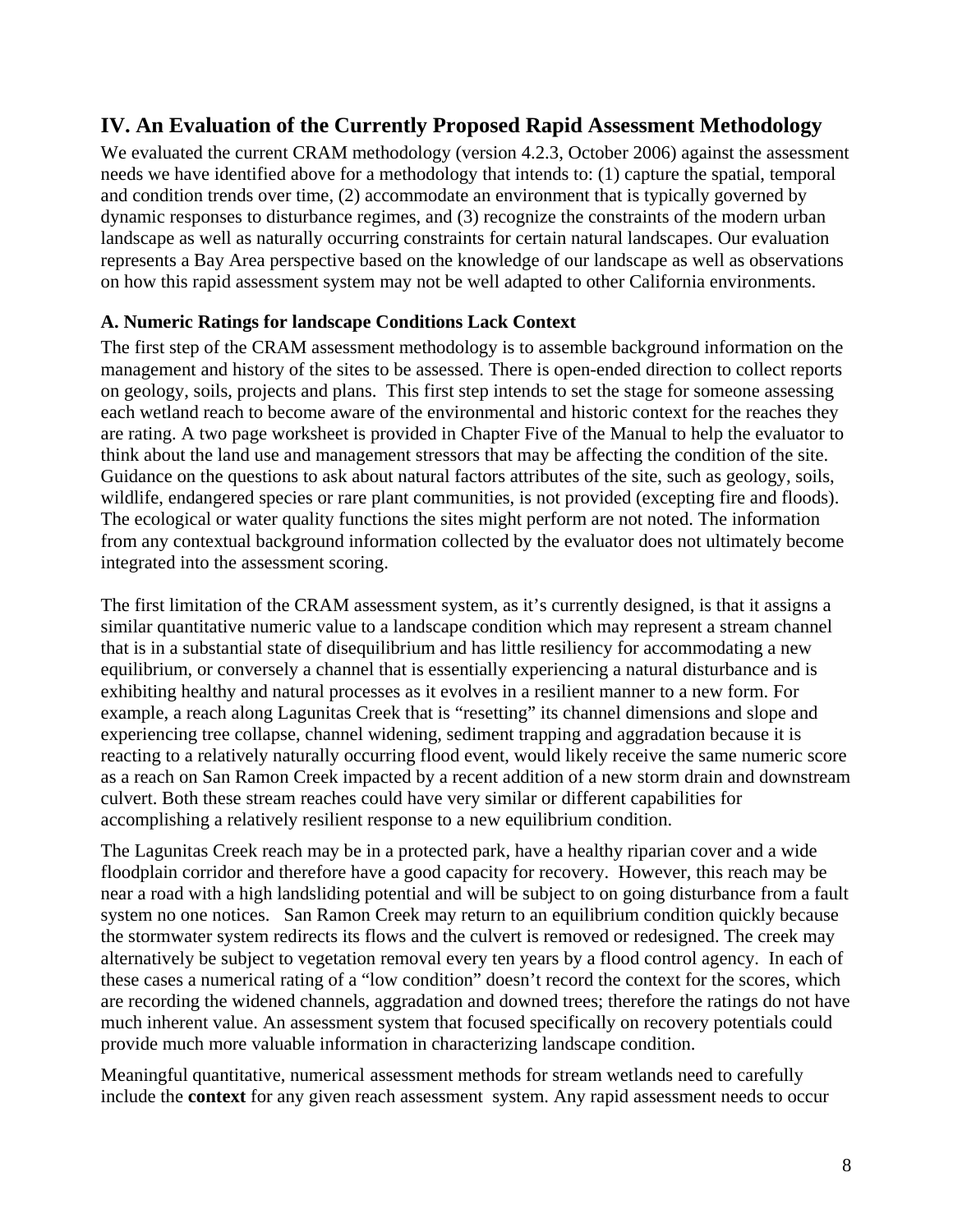within a context that acknowledges that a reach which exhibits evidence of instability and lack of equilibrium may not be representing an "unhealthy" condition or low-ranking functioning ecosystem, but it may display a disturbance such as undercut banks that is essential to habitat diversity. The reach may be in the middle of a process of adjusting to disturbances and therefore necessarily have fallen trees, eroding banks and sediment bars. Do we assess this natural phenomenon as a low rating landscape in a quantitative assessment or as a high ranking landscape because of its unusually good habitat features? This problem informs us that meaningful rapid assessment methods for stream wetlands need to carefully include the **context** for any given reach assessment.

A geomorphic based example illustrating this context issue for assessment is the headwater streams of coastal San Mateo, which are fed by debris flows and landslides. Many of the first order channels are discontinuous, with slumping banks, disturbed riparian corridors, or excessive fine sediment loads. An assessment of habitat condition might depend on (a) timing of evaluation and (b) frequency of the evaluation. Stochastic debris flow events that occur at or near a background level in terms of frequency and magnitude are critical components contributing large woody debris and gravels to downstream reaches. Of course too much of a good process can have threshold effects leading to difficult recovery to an equilibrium state. For example, does the disturbance happen every rain year or every ten years on the average? Habitat condition might depend on how many nearby tributaries still provide for similar aquatic beneficial uses, so that episodic habitat disturbances are not confined to100 percent of the remaining local habitat.

A plant community biology example of this context issue for assessment is particularly relevant for missing the values of the rare, old growth redwood and oak woodland riverine ecosystems. These climax plant communities may only have two layers of vegetative canopy, very little landscape "patchiness", and only one or two dominant native tree species. However, these communities may represent a more or less very stable climax condition characterized by a mature old growth oak or redwood forest with a sword fern ground level canopy. These habitats represent stable but lower complexity structural environments and won't have a chance to evolve into something of greater structural complexity until there is a fire, flood or some other major disturbance. Does it make sense to provide a potential low scoring for this climax condition if our objective is to record the improvement of functioning over time?

Unfortunately, context development is the easiest factor to leave out of a quantitatively derived reach assessment and can be the hardest factor to accurately record from existing maps, documents and/or field visits.

#### **B. Biases against Naturally Occurring Landscapes**

The CRAM guidance states that the CRAM develops an assessment rating to produce "a site scored relative to a conceptual model of what the ideal site would look like." Reviewers of this assessment methodology should first ask to know the nature of this idealized environment against which we are ranking stream reaches. By using the scoring system we can identify what landscapes will add up to the highest scores and therefore create a description of what this idealized landscape looks like. The assessment compares confined riverine environments to each other in one wetland category and unconfined riverine environments to each other in another category. The riverine environments receiving the highest scores within each category are those channels with the highest entrenchment ratios (i.e., with wider floodplains), channels with gravels rather than bedrock, environments with greater topographic diversity, and more diversity of native plant species. Areas receiving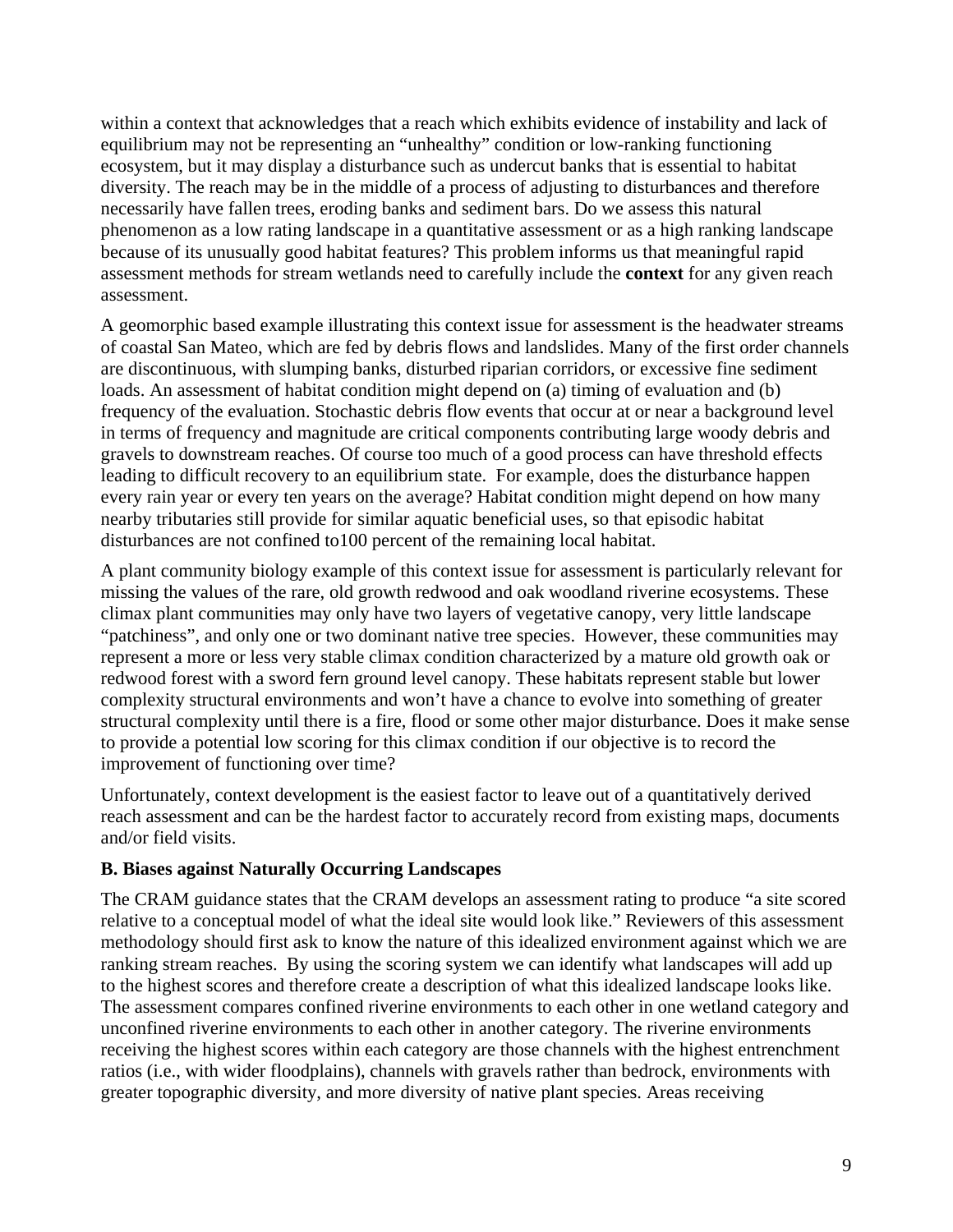stormwater or non point runoff, areas with recreational use, or areas with land uses that may be impacting the environment receive lower scores.

The most probable conceptual ideal site within the confined riverine category, therefore, is a gravel stream with quite a lot of channel sinuosity and variability and floodplain, with patchy landscape plant diversity usually characteristic of earlier to mid-succession riparian communities with willows, alders, dogwood, and maples (Rosgen C channel type). The more confined, steeper gradient streams that do not have pools every 5-7 channel widths, but represent a step-pool system, with excellent undercut bank fish refugia, with a mature redwood or oak woodland mature forest (a low diversity native plant community) is a low scoring landscape using the CRAM (Rosgen A and B channel types).

A healthy river reach with high confining terraces such as occurs naturally along the San Joaquin River in the Fresno area (a natural Rosgen F channel) would also be a natural landscape that would receive a negative bias in the CRAM rating. These stream environments could be highly functioning ecosystems but do not meet the physical conditions of the idealized landscape that the CRAM rating system favors numerically. If these (Rosgen A and B, G, or F channel types) riverine systems are serving the function of infiltrating runoff, catching sediment or processing nutrients, they may be scored even lower by the CRAM.

The scores drop again if the streams are located in an area where recreation is occurring. If instead we were to apply a riverine functioning-based scoring systems to this category of confined riverine environments, the assessment would record whether the stream reaches functioned to provide instream fisheries habitat, including rearing habitat; transport of woody debris, cobbles and gravels to downstream reaches; temperature controls; nutrient uptake; benthic food sources; wildlife habitat; and support of increasingly rare mature or old growth habitat.

The most probable conceptual ideal site within the unconfined river category under the CRAM numerical rating system is a tidally influenced stream entering a wetland environment, such as a meadow or marsh in which there is a topographically diverse terrain with both floodplain and upland wetland areas and in which plant communities change frequently, with lots of "edge" effect. This environment contains a stream with a lot of sinuosity and floods large areas (Rosgen E channel type). This "conditions-based" rating is biased against the naturally occurring riverine environments located on steeper valley gradients in upstream reaches of creeks. These naturally occurring landscapes are characterized by less sinuosity, and smaller floodplains, but they may function as important habitat for amphibians, birds and other wildlife, as well as providing important functions related to water quality, sediment transport, and the support of less complex, mature riparian forests (Rosgen B and some Rosgen C channel types)

The CRAM assessment also clearly contains a bias against entrenched channels, because these channels can inherently have less environmental diversity and exhibit inherent instability. Entrenched channels are common throughout the world in Mediterranean climate regions including the Bay Area, where these channels often are actively down-cutting and/or widening. Entrenchment can be in response to: a) direct channel disturbances (e.g., channel straightening, ditching, levee building, etc.); b) indirect watershed disturbances (e.g., dam building, land cover changes); c) climate change or active tectonics; and/or d) some combination of the above factors. Active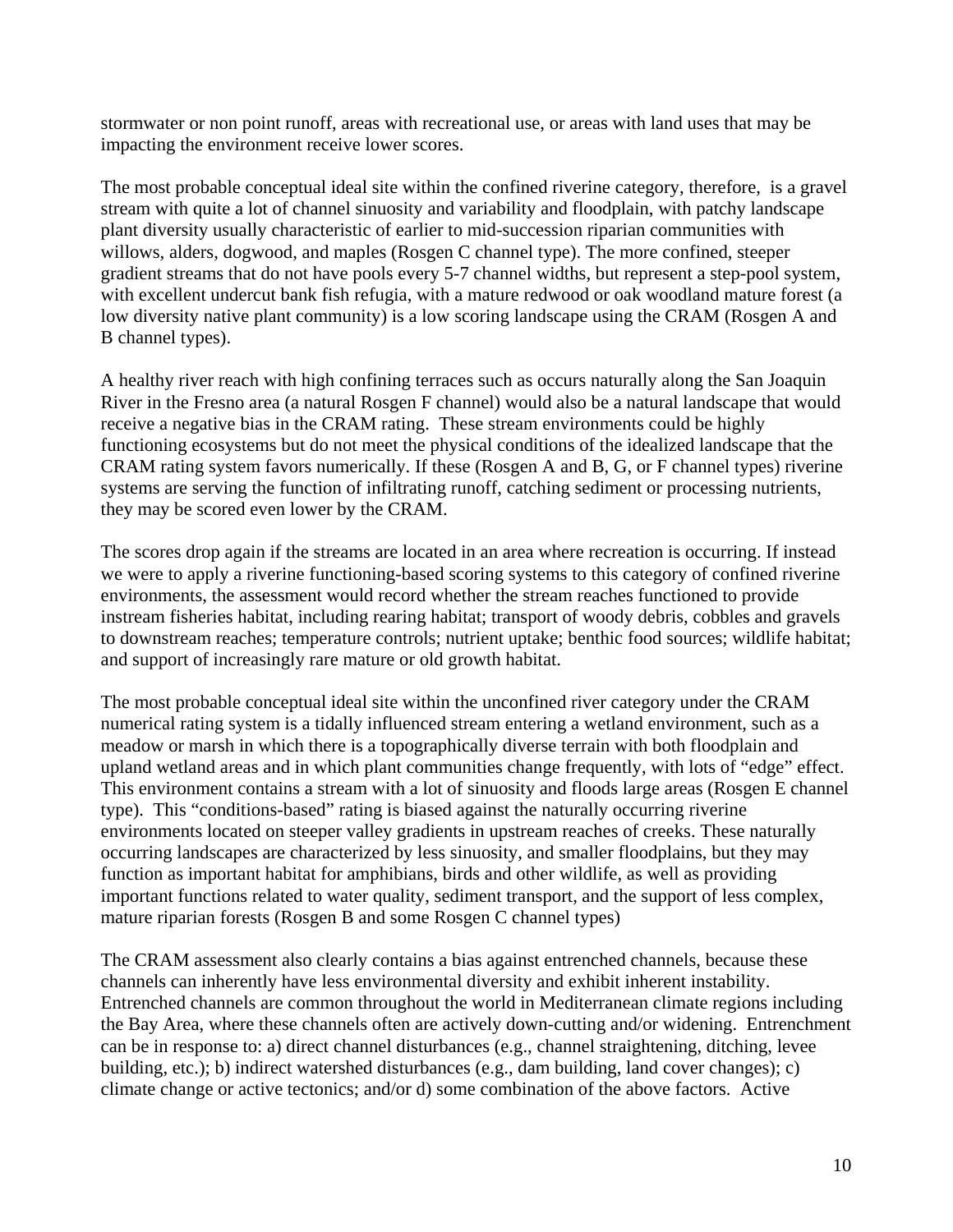tectonics and/or wet periods with a high frequency of intense rainfall events will continue to be significant influences on the Bay Area landscapes and stream channel process-form dynamics. Interpreting the causes (context) is everything when attempting to envision what the channel reach was like prior to Europeans, what it is now, and what it could be.

The low scores assigned to entrenched channel reaches do not recognize the positive values of these channels in an urban context. Because they are entrenched, they provide a greater flood protection function. Entrenchment also provides an important function by creating a continuous corridor that is somewhat isolated from what are often intensive adjacent land uses throughout the Bay Area and much of the central and southern portions of the Coast Range. This asset, the inaccessible and isolated nature of an entrenched channel, is a function in and of itself. Finally, the low rating for entrenched channel reaches, when these are the result of natural process regimes, contributes to the mistaken impression that the single thread meandering bankfull channel is the reference (and desired) condition to which all of our channels (and managers) should aspire to. This low CRAM rating for entrenched landscapes works counter to the needs and concerns of resource agency regulatory staff, who are trying to create a balanced acceptance of this landscape type (which is here to stay for a long geologic time), because it often represents an equilibrium and "graded" condition that we do not want to have destabilized by well meaning, but misconstrued projects to fill channels and recreate a new landscape type that is not well matched with the riverine valley conditions.

This discussion is meant to illustrate that comparing different landscape conditions, or types, against each other omits the important distinction that the different landscape types perform different functions in a natural system and that one naturally occurring channel type, with its associated functions, should not be favored over another naturally occurring type through the use of an overlysimplified assessment scoring system. We recommend developing a more useful comparison system that would identify the different possible functions that could be present in particular landscape types, and then using such a method to compare similar landscape types against each other, based on the degree to which they contain these functions.

#### **C. Biases against Urban Landscapes**

The CRAM rating system is also biased against most streams contained in, or influenced by, an urban environment. The bias is so severe that the CRAM system will not be capable of distinguishing between urban streams that function well as ecological systems from urban streams that have few natural functions. This bias could have unintended policy ramifications if the current proposed CRAM methodology is to be used to guide statewide priorities for the expenditure of restoration funds and, thereby, foreclose many excellent opportunities to improve our Bay Area watershed conditions. The unintended consequences can include an inability to measure significant improvements that restoration projects can create in increasing the health of urban watersheds. We believe that urban streams should not be given a special bias favoring these environments over other less urban environments, nor should they be subject to a bias that concludes that little can be done to increase the functioning value of streams located in urban settings.

The CRAM scoring requires an uninterrupted riparian corridor on both sides of a stream reach of 3000 linear feet to qualify for a high rating, or over a reach of 1500 lineal feet to achieve a medium rating. Landscapes with contiguous, uninterrupted riparian corridors are rarely found in the Bay Area. In order to receive high CRAM scores, stream channels also must be associated with buffer zones, in addition to the riparian corridor width. High CRAM scores are assigned to buffers widths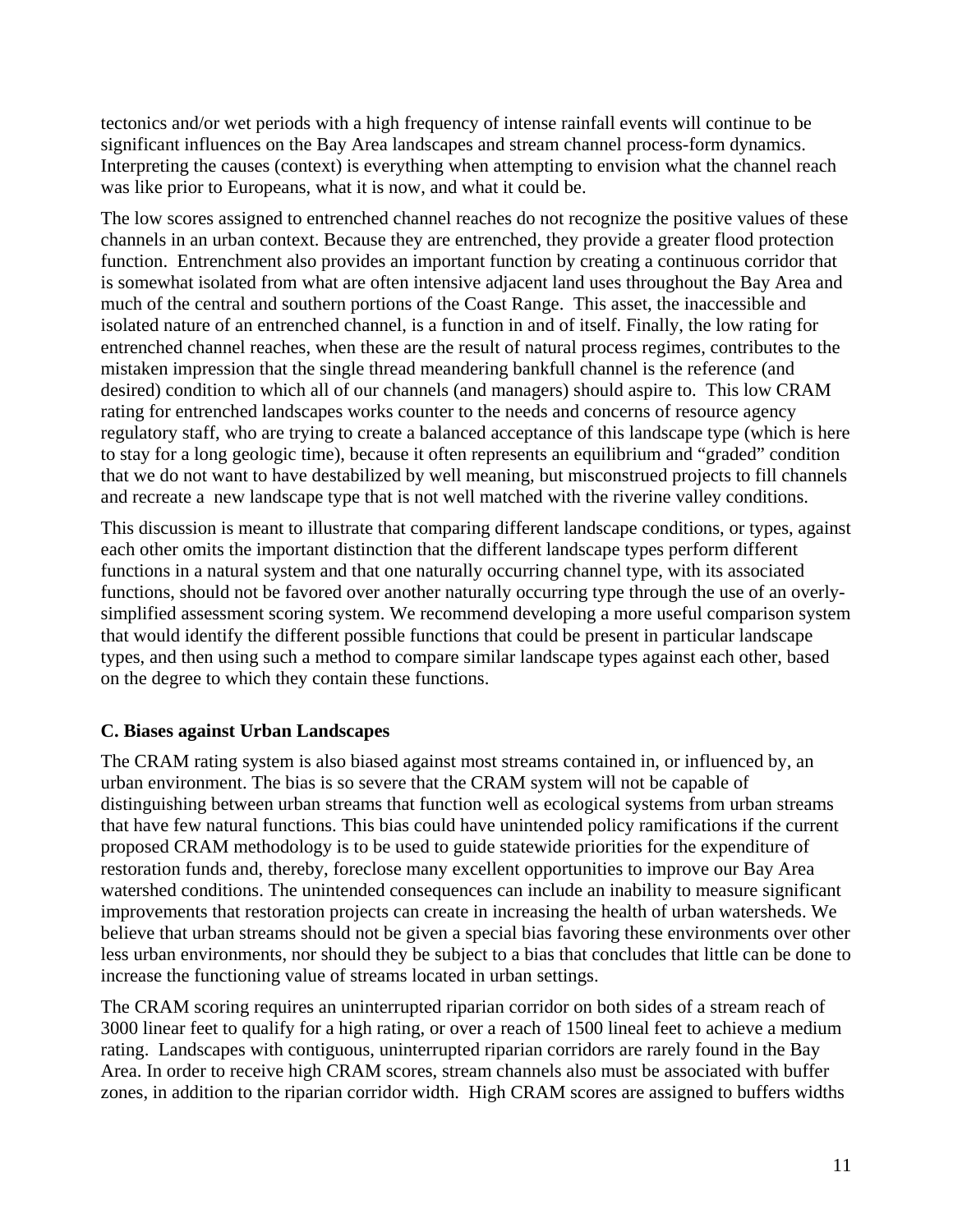of 600 feet width, while buffer widths of 150 feet are assigned a low CRAM rating. Most Bay Area streams would be assigned a low score for this metric. In addition, most Bay Area streams have flows with significant contributions from urban runoff; the presence of urban runoff in streams is another metric that receives low scores under CRAM. The CRAM assessment seems to have been developed for rural or low density population areas, and the lack of metrics relevant to urban areas makes it impossible for CRAM to distinguish the important differences in stream health among the reaches of urban streams in the Bay Area.

The following example is used to illustrate the bias of the CRAM assessment against urban stream restoration projects. If the CRAM is applied to assess a stream reach that was daylighted from an underground culvert five years ago in a residential neighborhood, low scores will be assigned to the restoration project. First, the numerical rating does not recognize the significance of the dramatic improvement in the functioning of a stream that has been removed from water in a pipe and placed in a functioning, above-ground ecological system. Since the urban stream's low flows are very likely to have a large contribution from urban runoff, the CRAM will assign a low score to the restored reach of creek, regardless of the water quality in the stream channel. Although the restored riparian corridor is of substantial width and length for creeks in this subregion of the Bay Area, most restoration projects have an inherent constraint on the width of the riparian corridor, because the neighborhood cannot be razed to recreate a floodplain width or a length of corridor that existed in the 1800's. Because of this the CRAM would give the restored a riparian corridor a low score that would be virtually indistinguishable from the culverted creek. This stream would also have a dense growth of native willow, alders, and dogwood, because it would be in the first stages of plant community development. This vegetation community would also give the restored reach a low CRAM assessment score.

In summary, CRAM would evaluate the restored creek in comparison to the condition of a stream in a park-like setting in order to assign the restoration a numeric score. The creek in the park setting is fed by groundwater flows, has a wider stream corridor because it is in a park and has three levels of mature vegetative canopy. Therefore, the reference reach of stream would receive a high rating, while the low CRAM score assigned to the restoration project would suggest that the project had been a failure. A policy decision maker who evaluates the value of the creek daylighting restoration project on the basis of its CRAM score is comparing this site in the neighborhood against the rating score for the stream in the park.

Therefore we are using this uniform rating system to compare sites which have inherently different land uses, as well as other unchangeable factors that will not change in our lifetimes. The policy maker is comparing sites experiencing different time and evolutionary conditions in geomorphic and biological evolution. Does this computed rating inform us of the value of our investment in the daylighting project, which is a stated objective for the role of the CRAM system? The rating system does, in fact, represent a classic case of comparing apples and oranges, because relevant context is missing from the numerical scores. What this actual CRAM assessment missed, because it is landscape "conditions-based" as opposed to "functions-based", is that the restored stream in the neighborhood is functioning as a "water treatment landscape." Water quality monitoring of such a stream would demonstrate that the stream receives nutrient loads from an upstream golf course and uptakes the nutrients into its dense riparian vegetation in the daylighted reach. The CRAM assessment would deduct points because the restored creek was receiving urban runoff. CRAM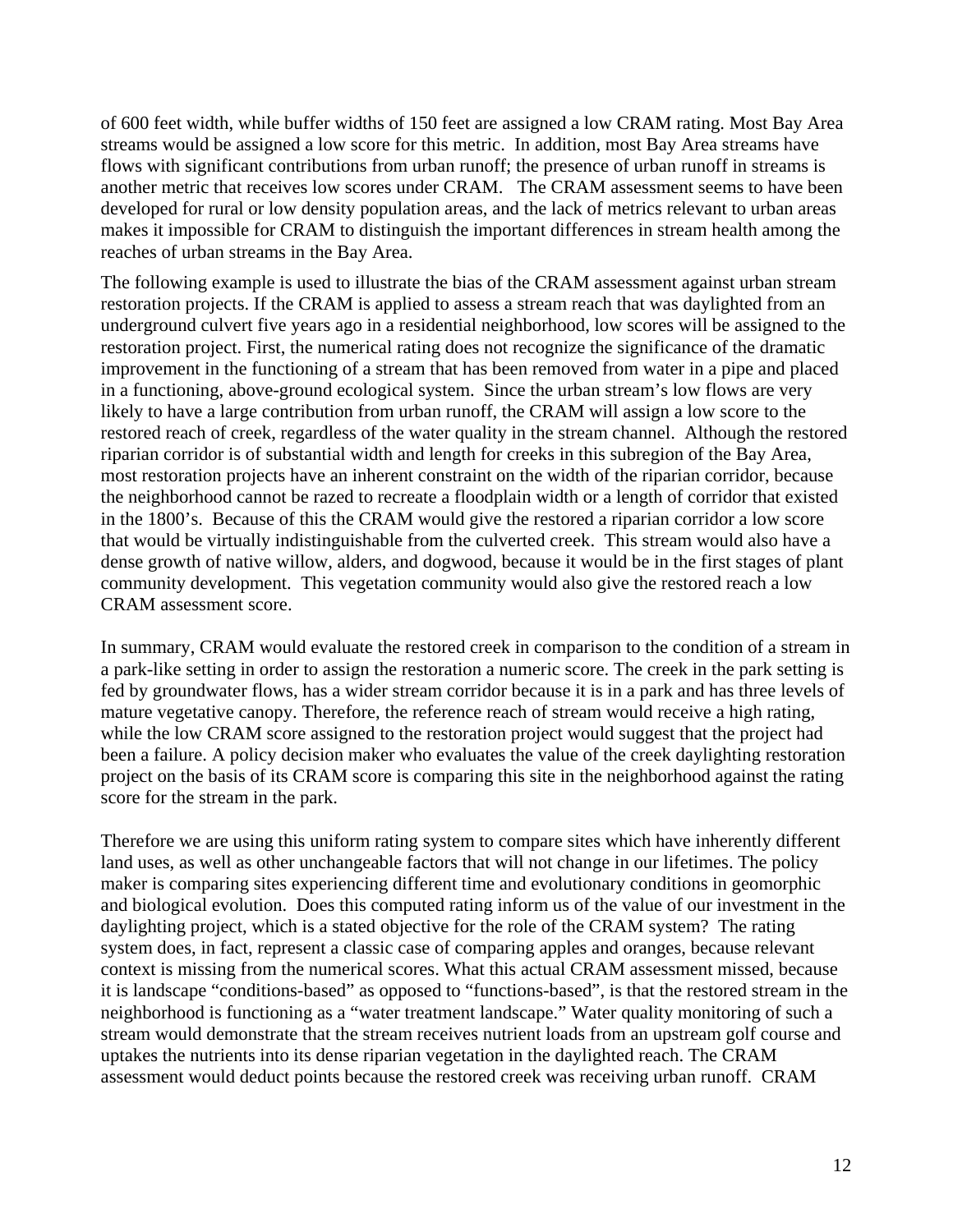lacks a metric that would acknowledge that the restoration project is cycling nutrients that would otherwise contaminate downstream receiving waters.

### **V. The Relationship between Assessments, Policy, and Decision-Making and Regulatory Needs**

We would like to suggest that we evaluate the basic goals statement for the CRAM. This goal, restated is: "Large amounts of public funds and human resources are being invested in the protection, restoration, creation and enhancement of wetlands and riparian habitats in California. The State needs to be able to track the extent and **condition** of these habitats to evaluate the investments in them now and into the future".

The basic premise of this staff discussion paper is that there is great utility in changing the word "condition" in this goals statement to "functions." Our second suggestion is that we evaluate any assessment system against the objective that we do no harm by promoting its use. Finally we propose that any assessments our agencies formally recognize or adopt be measured against the performance standards of credibility, legitimacy, and salience, as described in the introduction to this paper.

#### **A. The Do No Harm Standard**

One of the harms that the proposed CRAM assessments can pose is to compromise our current stream protection regulatory programs. A common strategy of project proponents who do not want to avoid or minimize impacts to wetlands is to propose mitigation for the loss of the wetland resources. In the cases involving proposed riparian mitigation projects, it is common for the project proponents to propose filling existing riparian environments to accommodate their site plans for housing or other land use changes. It is increasingly popular for project proponents to promote the concept that their replacement landscapes on top of the filled riparian environments will be of greater ecological value and more stable because they are filling and thereby improving entrenched channel systems. They also advance their position by stating that the existing ecosystem is "a mono-culture" of old growth trees (oaks, bays, redwoods, buckeyes) and that their landscape architects can create a new landscape stabilized through fill and diversified with a varied "native plant pallet" raised by nurseries. Using the CRAM system for evaluating landscape condition, the project proponents could easily attain a higher score for their re-created streams on fill with reduced confinement, less entrenchment, wider floodplains, greater topographic diversity and more species diversity and interspersion. If the State of California adopts a "conditions-based" landscape assessment it will compromise our ability to protect our different types of native landscapes which offer particular, and sometimes rare, functions that only these landscapes can provide.

The issue and controversies of gaining "value" by substituting one landscape type for another is not a new one. One recent historic example of this controversy arose from inexperienced consultants, public officials, and organizations applying the Rosgen stream classification system to restoration project design. The Rosgen system of stream classification has made an important and valuable advancement to the field of restoration by helping people understand how reference sites, and the data that can be collected from them, can inform restoration design. The Rosgen system recognizes that certain riverine landscapes are inherently "more stable" than others. The unfortunate abuse of the classification system has often resulted in well meaning, but uninformed, attempts to change a reach of stream to a new riverine landscape type to achieve a more desirable stable landscape condition. Serious problems can develop because the new landscape created does not take into account the historic and watershed context acting on the site. Because the newly constructed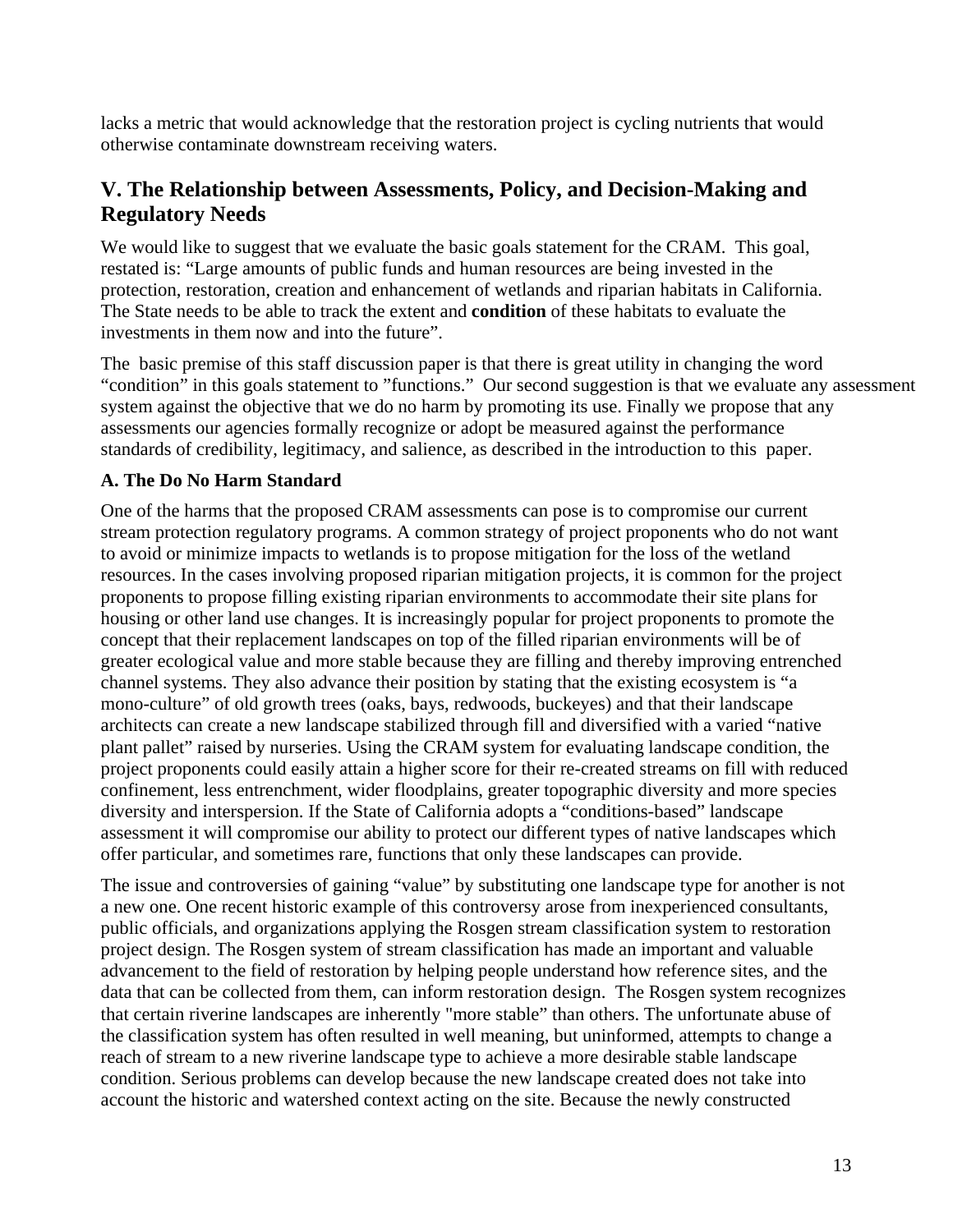"restoration" landscape is not a good fit with the watershed conditions, the new landscape can create serious instabilities, in addition to impacting important existing ecological functions. Because regulators have experience with this tendency for counterproductive responses to riverine landscape conditions-based assessments, we want to advise the broader community of watershed professionals to learn from this experience. This unfortunate experience suggests that the potential benefits of an assessment system have to be carefully weighed against its probable misuse, and the benefits to harm ratio has to be large enough to proceed further with the assessment methodology.

### **B. Credibility**

The Water Board staff strongly supports outside peer review of the CRAM in order to enhance its credibility. The science going into the design of a rapid assessment system needs to resolve the differences among those advocating a "functions-based" assessment and "structure –conditions based assessment". We recommend that the agencies and organizations sponsoring the CRAM solicit the assistance of an academic organization. An example of such an organization could be the National Center for Earth-surface Dynamics (NCED). (The NCED is a consortium of ten universities that is focused on the science of stream and floodplain ecology, assessment, management and restoration). The goal would be to conduct a peer review of the science being applied to the CRAM for riverine environments and request recommendations on how best to design a riverine rapid assessment system from a scientific perspective. Because it is obvious that substantial resources have already been invested in the CRAM, a good resolution for its future application is to use the collected data as a landscape inventory. Assessments that are "functionsbased" can be developed by scientists to complement the CRAM. The scientists should receive management issues input from a diverse community of potential users of the assessment.

### **C. Legitimacy**

This staff discussion paper makes the observation that it is going to be difficult to promote the actual application of the CRAM assessments by regulatory agencies or granting agencies because it cannot, in its current form, address the basic needs for information that we need in order to assess the landscapes that we want to manage, improve and restore within an urban context. The case of the neighborhood daylighting stream project was presented to illustrate this problem. The daylighting project was scored lower for accepting urban land use created runoff. However, this site would receive higher scores in a numerical assessment system that recognized that creek daylighting represents a dramatic increase in the creek's functioning as an ecosystem, because the creek has been removed from a pipe and is functioning as a natural water treatment area. The inability of the CRAM to distinguish among the broad range of low to high functioning levels characteristic of urban streams also compromises its legitimacy.

### **D. Salience**

The salience of an assessment system calls for the identification of the assessment needs of the stakeholders who need to have a way of measuring whether their decisions are contributing to wellconsidered priorities and effective measures for achieving greater watershed health. From our perspective, working within a regulatory agency, our most frequently asked questions for which we need assessments are the following, which the current form of the CRAM, unfortunately, does not address.

• How do we identify the rare and unique native landscapes for which we need to set regulatory and protection priorities?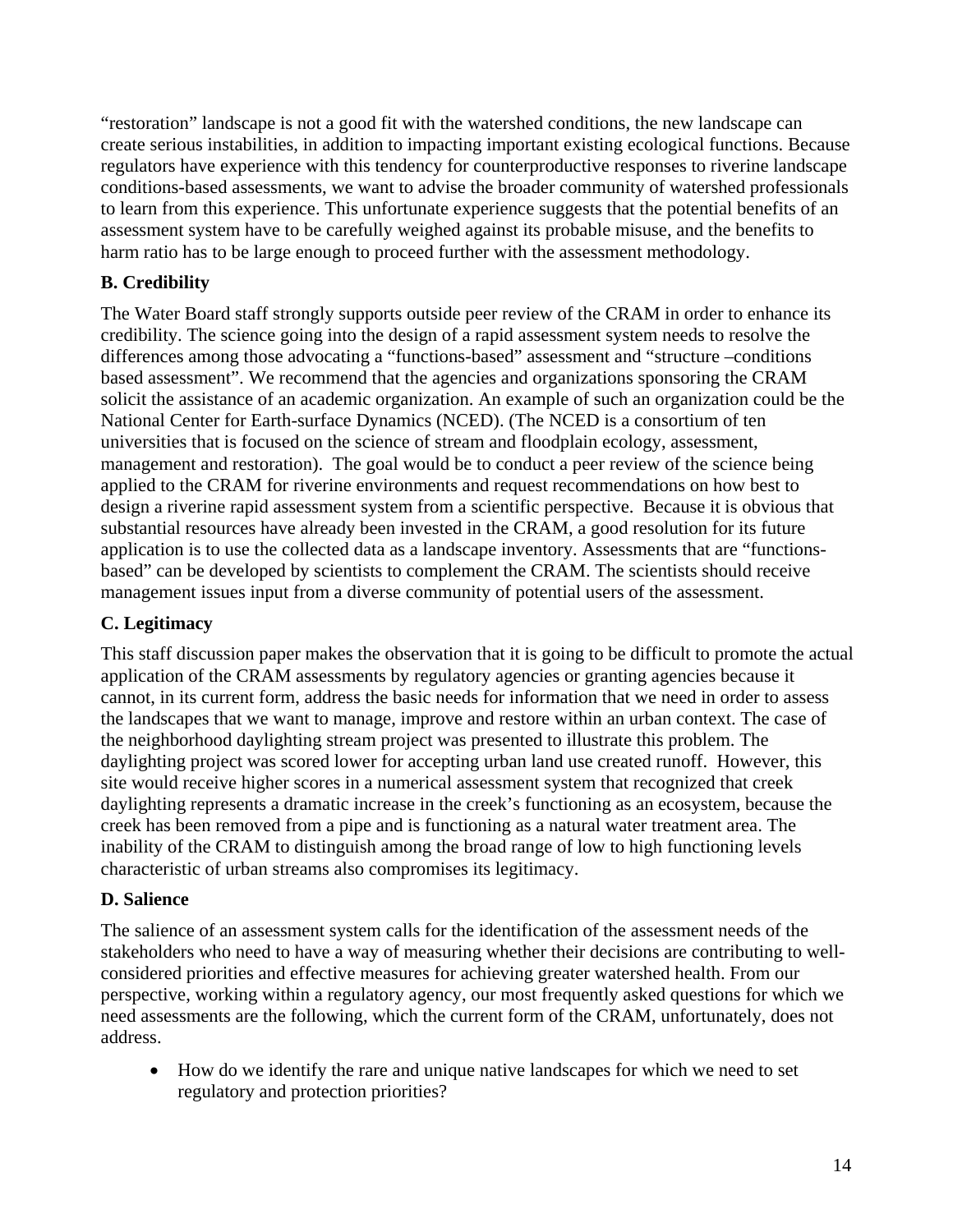- How do our grant programs compare "opportunistic" project proposals against each other? "Opportunistic" projects are those proposed by different interests to address flood damage reduction, fisheries restoration, pollution control, open space and parks acquisition, etc. These are the most frequently occurring projects for the obvious reason that they represent the efforts of organized agencies and constituencies. The Bay Area Integrated Water Management Plan (IRWMP) is a case in point, in which the Bay Area is faced with distinguishing among 116 opportunistic water and watershed management projects but has no adequate or relevant assessment system to accomplish this. Because the CRAM does not recognize the concept of landscapes serving multiple functioning values (a requirement of IRWMP and other state grant programs), this assessment system has little or no relevancy to helping us with this policy-making need.
- How do we best set restoration objectives for sites when opportunities provide for it?
- How do we design a scientifically defensible system to develop riverine protection corridors that can be applied through land use regulations and setback ordinances in the Bay Area? The State Water Resources Control Board-sponsored Hydromodification Workgroup is trying to advance the development of these landscape assessment methods. Because of the direct relationship between this landscape assessment need with potential very tangible watershed quality results, we would encourage this as a priority.
- How do we best identify opportunities for improving the health of watersheds? The information most cited to support this need are: identification of urban watershed locations with potential for landscape-based stormwater treatment systems, identification of critical headwater environments needed to protect drainage networks, and the inventory and assessment of hydraulic constrictions from roads, culverts and bridges. (The list on page 4 supplements this.)
- How do we help regulators best evaluate the impacts of reach-based project proposals with information on the watershed processes acting on these reaches?

Because the development of assessments needs to develop a constituency that will apply them, we recommend that this issue be addressed using a forum approach. We anticipate that an appropriate forum for addressing such important policy issues will be available in the near future through the California Coastal Conservancy's efforts to establish a Bay Area Watershed Forum. The State Water Board Hydromodification Workgroup is also a good forum for this kind of evaluation.

Reference cited: Farrell A., and J. Jager, 2005, Assessments of Regional and Global Environmental Risks: Designing Processes For the Effective Use of Science in Decision Making, University of California, Berkeley, Energy and Resources Group, Resources For The Future Press.